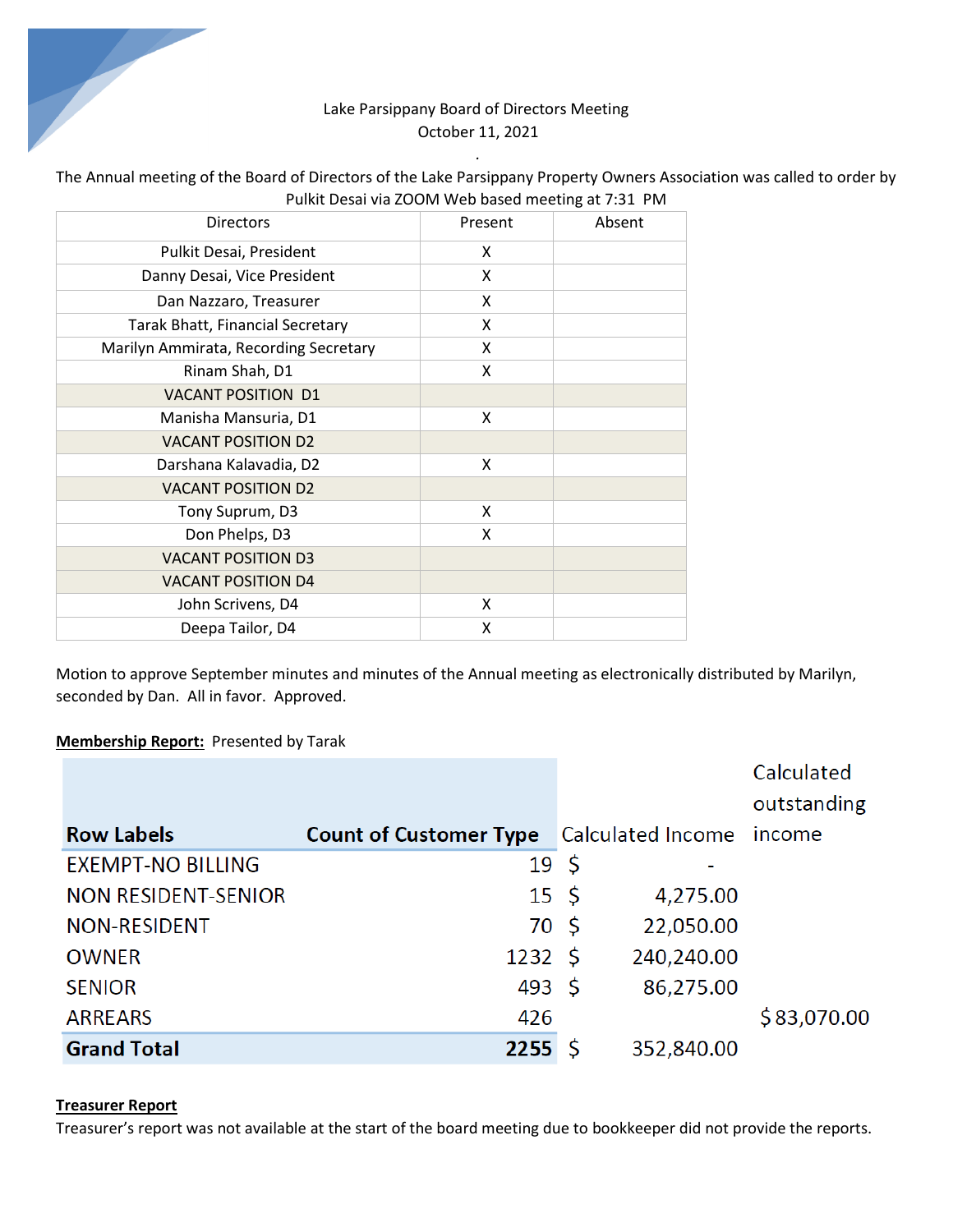The following was provided after the board meeting on Tuesday October 12

Treasurer Report October 11, 2021

As reported in April of this year our community has 2153 Dues Paying properties. We have an additional 85 members who do not own property within the OPT. We have 426 properties in our Accounts Receivable representing \$236,328.02 in 2017, 2020 and 2021 dues (many property owners have taken advantage of the payment plan option provided. While from a treasurer perspective they are still in arrears they are not included in this reporting to keep in alignment with our Membership reporting). We have clubhouse rental income hitting the books for the first time in over a year. Rental income to date is \$6,220.00. In past years that income has been in excess of \$35,000.

I am reporting that we continue to run a deficit budget. This means that our expenses exceed our income. Our original budget of \$425,430 was increased by \$21,000 due to increased insurance expenses as well as incorrectly budgeted insurance costs (we budgeted the projected increase of \$5,000, but not the full amount).

| Total approved budget       | \$446,430.00   |
|-----------------------------|----------------|
| 2021 Dues collected to date | \$401,075.00   |
| Total Surplus / (Deficit)   | \$ (45,355.00) |

Account Balances Chase \$ 262,139.76 Merrill Lynch \$ 178,809.91

While we may appear to be "Cash heavy" in our operating account (Chase) please remember that the board in 2017, 2018, 2019 and 2020 took money out of reserves against collecting those membership dues that are just now being paid.

|                                                                                | As of September 30, 2021 | As of September 30, 2020                                                  |  |
|--------------------------------------------------------------------------------|--------------------------|---------------------------------------------------------------------------|--|
| Insurance                                                                      | \$84,395.74              | \$57,683.65                                                               |  |
| Increase in board size and community membership size                           |                          |                                                                           |  |
| Accounting                                                                     | \$41,901.00              | \$28,900.00                                                               |  |
| Costs incurred by change in fee, amnesty program and increased sales inquiries |                          |                                                                           |  |
| Water Treatment                                                                | \$30,593.92              | \$20,045.71                                                               |  |
| Includes circulator install and removal                                        |                          |                                                                           |  |
| Life Guards                                                                    | \$23,661.13              | \$19,706.39                                                               |  |
|                                                                                |                          | National lifeguard shortage increased base pay for all lifeguards in 2021 |  |
| <b>Property Taxes</b>                                                          | \$18,685.74              | \$18,256.29                                                               |  |
| Legal                                                                          | \$16,499.15              | \$75,529.01                                                               |  |
| Engineering                                                                    | \$15,000                 | \$1,000.00                                                                |  |

Expenses Recorded 9/30/2021 > \$10,000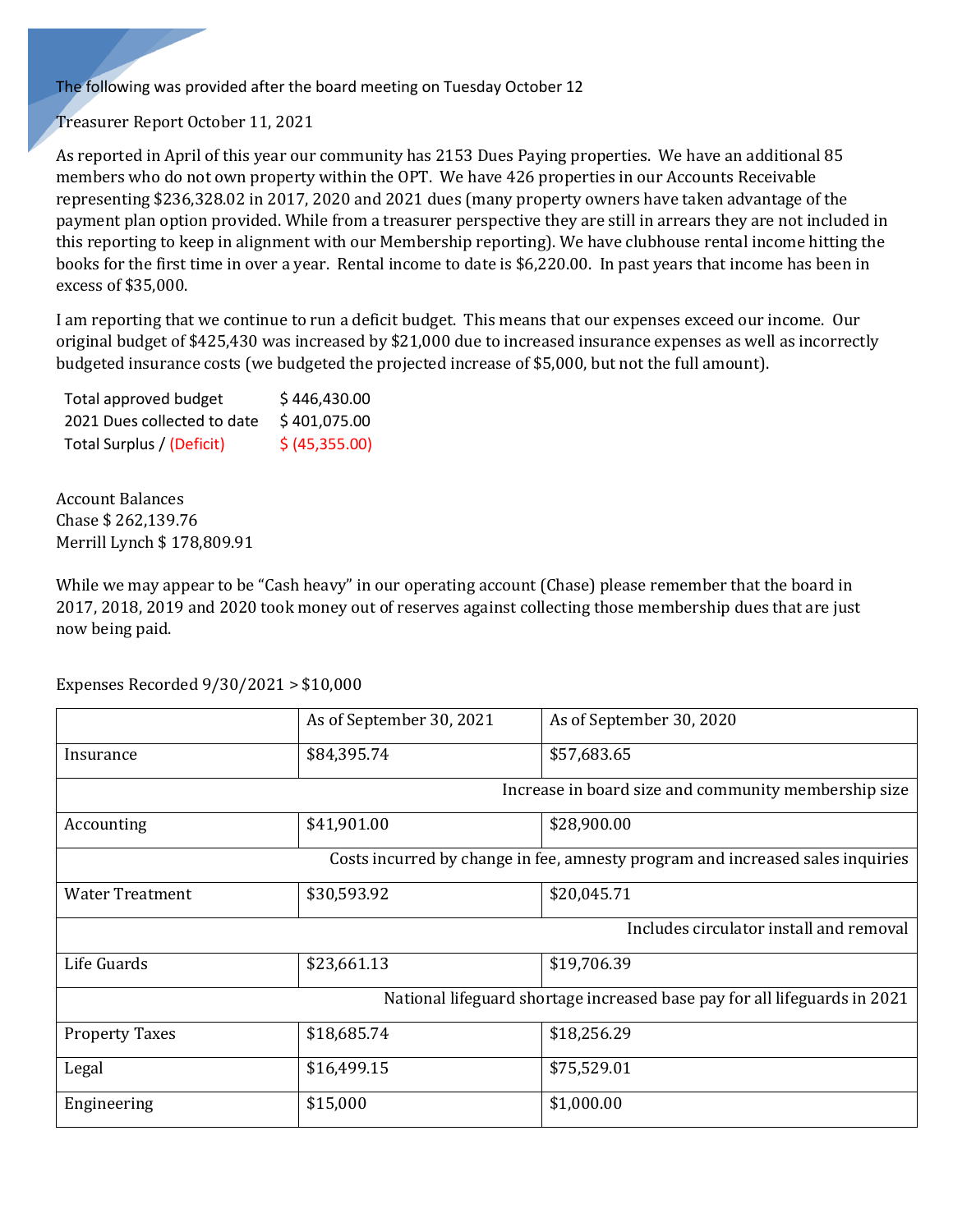|             |             | Property survey in 2021. 2020 fee represented Dam inspection |
|-------------|-------------|--------------------------------------------------------------|
| Landscaping | \$10,024.00 | \$8,592.00                                                   |

## **CORRESPONDANCE**

Deepa has been working with many members to update their Wild Apricot ID. These members paid the to the book keeper and not online. Their online accounts are not allowing them to register for events.

Dan has received multiple inquiries regarding membership badges, lowering of the lake, what are we doing about Drewes Beach.

Pulkit reports that Invoice activity is reduced but there are lots of email about property changing hands. People requesting badges. A member has reported that Poison Ivy is all over the property across from their property and it is acting as an invasive. Wall Landscaping was contacted to address the issue.

Zac Sempier requesting Lake Only Table Tennis tournament event in January. He is requesting \$60 for prizes. The event will be for all ages, parents are required to remain with their children.

Tarak received a fundraiser request from a parent of a 10 year old who wanted to sell lemonade to raise money for LPPOA and Lake Parsippany Library. The LPPOA Book Club hosted the event. Article and photos for November edition in N&V. \$50 donation generated for LPPOA.

## **President Report**

I like to say good bye and Thank you to Tony Suprum and John Scrivens for their dedicated service to our community. Thank you for sticking through the entire year, your dedication is not lost on me. Tony I hope you to enjoy being a member without all the pressures of being a board member. John I know you said you will continue to volunteers on the Tech Team after your term ends and we all appreciate that. I too hope you get extra time to be on the lake sailing, kayaking and other hobbies.

I also like to say thank you to Marilyn who will now be a District Representative. She has done a tremendous job as Recording Secretary; I will miss her in that role. She has also helped me out personally on crafting my message to the community. She has helped with membership committee during many badge distribution days. Thank You Marilyn.

I like to thank Dan Nazzaro, he stepped into a role change taking on something out of his comfort zone. His counsel on many issues were valuable to give us perspective. He will be terrific in his new role as Recording Secretary. I like to Thank Danny. He has helped me with many things behind the scenes. All it took was a phone call to him and it was done. His insight into many things and his business acumen has been a tremendous help to me. He will still be around to help us all when needed. And for that I appreciate it.

Now a message for all new board members being seated tonight. Last year when I came on the board along with 5 other elected members we came with an open mind. We listened to past board members for their guidance and did some things right as they should be and some things wrong as we should not have. We made mistakes and as good people we learn. The focus is still what is best for the entire community and not a select few. With your help and eagerness, I like for us all to turn a positive corner. First order of business is going forward let's think twice before hitting the send button on emails, think about how your message will be perceived. I am guilty of this, so I like to set an example. Remember we're not dealing with life/death issues. We're working with all volunteers. We have good days and bad days.

Finally, remember you are all elected. That means you want to be part of the change you want to see. We have many things to accomplish in the next few months. Budget, by-laws and possibly Property Management of the most important. We discussed on the work session we have other items to deal with as well and they are in progress.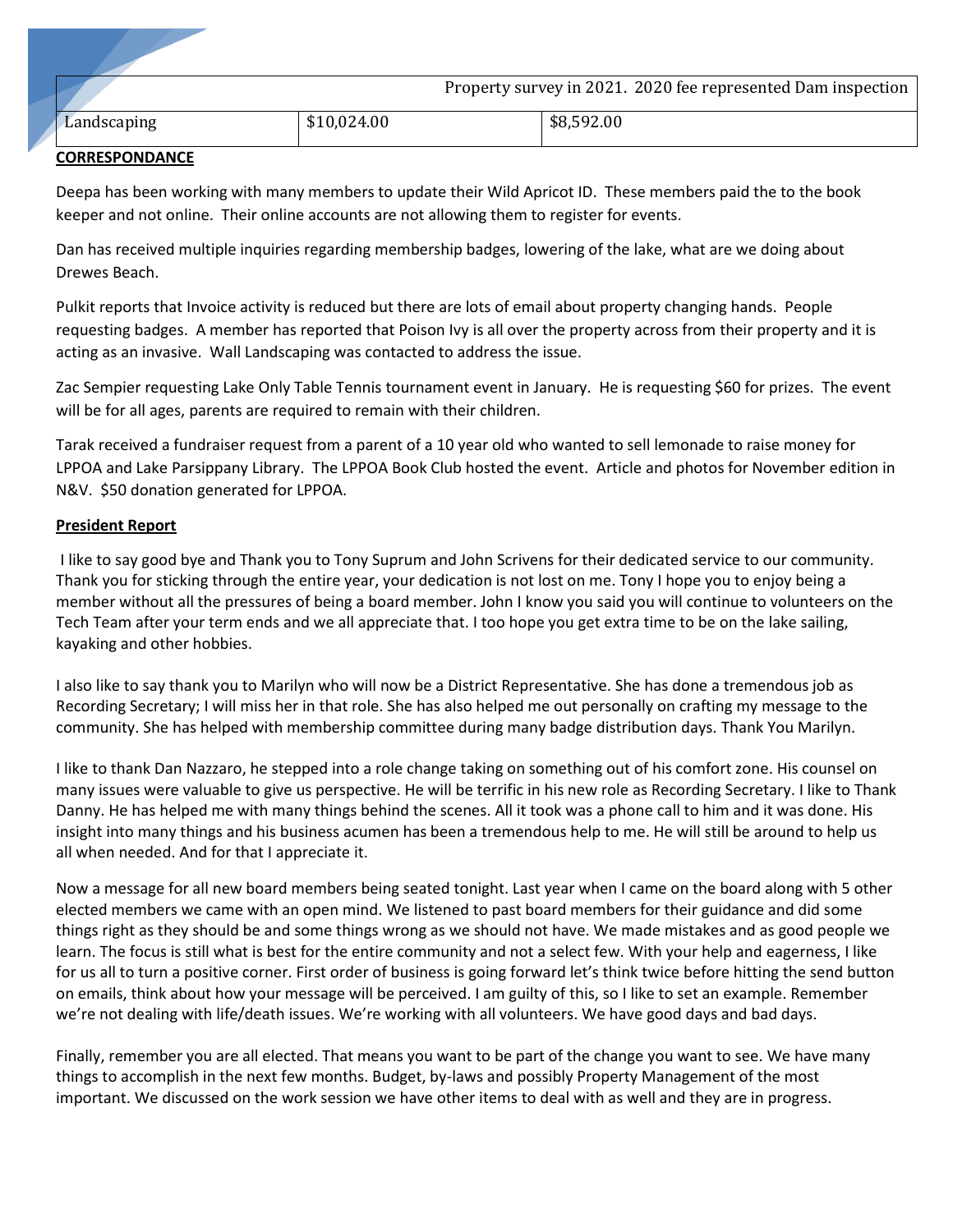Two elections in a row is a great sign. I want our community to work with us and many of you have. I appreciate it. Thank you.

#### **Beach Managers** report.

Working on supplies and materials for next season. These are items that will need to be included in the budget. New Surf Boards were discussed. New Buoys for the ropes.

#### **Clubhouse Manager Report**

September has been quiet. October and November are almost fully booked. December is booking fast. Maintenance person is assisting with setup and cleanup.

## **Beach Rental**

No Report

## **Maintenance**

Fence at Johnsons beach repaired by members of the Model Yacht Club. Materials were donated by Joanne Miller.

As reported previously the Bathrooms at clubhouse need plumbing work. The plumber that was called in to provide an estimate noted the significant water and mold issues in the basement. An estimate will be provided to address these items.

The fence at Clubhouse will be looked at. Depending on the scope of the repair it may be handled by our maintenance person with the help of volunteers. If the scope exceeds what can be done in this manner a professional will be called to provide an estimate.

Drewes Beach work is under review. There will be a meeting with and Engineer on Tuesday October 12. Other engineers will be inspecting to provide estimates and guidance.

The township Water Department has been contacted to perform water shut off at the beaches. This will be done after 10/17. Once the water is shut off volunteers will remove all piping in preparation for winter freeze.

## **Water Quality**

The Lake will be lowered 18 inches this year for Dam inspection. LMS visited twice for observation and found no treatment was needed. Contract with LMS for 2022 is agreed upon for the same fee as 2021.

#### **News and Views**

First edition under new editor was completed. Meeting with team to coordinate the way information is shared and communicated. The editor is requesting that all news articles come in by October 15. Pictures would be great, especially from clubs and activities/events. We would especially like pictures from the new clubs. Thanks for everyone for patience as I grow into this role.

#### **Security**

John is working on "No Parking" sign at clubhouse. Working with Brian K to plan a day to go out and hang the sign. Spoke to next door business owners (Peace of Mind). The business owner has been very cooperative and willing to work with us regarding parking in the clubhouse lot. The business owner is also a property owner in the OPT as is one other employee and so like any other member they have the privilege of parking in the clubhouse lot. We will approach them with the possibility to request that they park in the back of the building. Our rules or by-laws once had a statement that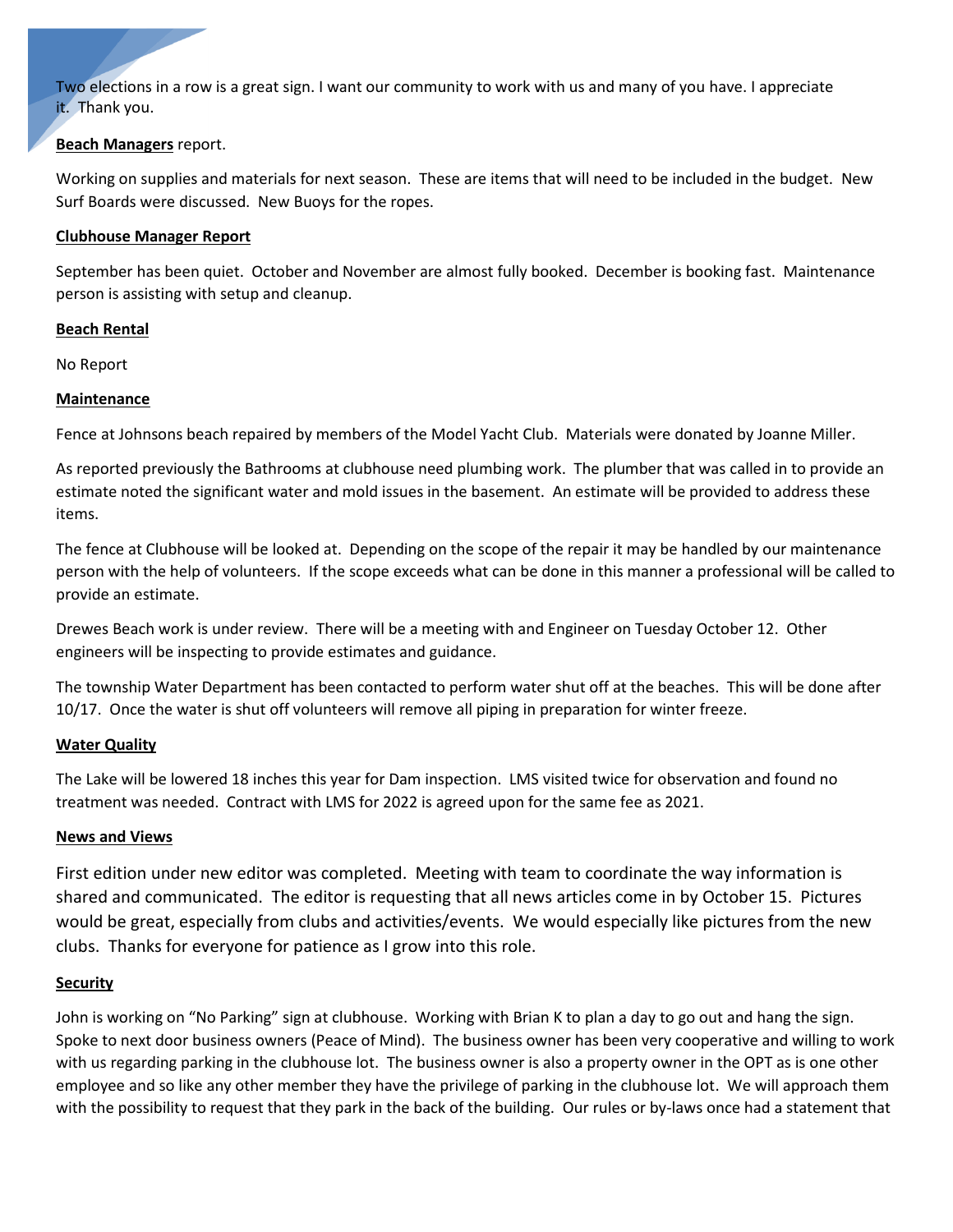no one may conduct business on LPPOA property without approval from the board. This will be brought to the by-laws committee.

## **Ladies Club.**

They are done with meatballs for the season. They are looking at additional ways to do fundraising. Several successful events have been held including Aroma Therapy, Paint and Sip and Tarot Card reading. The club is growing. They meet the third Thursday of the month at the clubhouse.

## **Men's Club**

No Report. Looking to get some people to revive the club.

#### **Fishing Club**

Had the last event of the season on Saturday 10/9. Club members and invited guests only. Served some food and beverages. The Brennen Family (Tim, Tim Sr and Mike) – Grandfather, Father and Grandson caught the most fish. A 28" Carp was the largest fish. A \$20 prize for the longest fish caught for the day.

#### **Sailing Club**

Putting Boats in Dry dock soon. Had a sailing club meeting to put together

## **Kayak Club**

Boats will come out on Saturday and be put away for the season. Reminder boats need to be off property no later than 11/15. Recommendation to remove your boats now while the weather is nice.

#### **Swim Team**

Repairs needed on swim team docks and wood caps on bulkheads on the wall (22 year old wood). Estimates will be provided for Pressure Treated lumber vs Maintenance free cap similar to the boat house cap.

#### **Book Club**

We met outside on a glorious September night. The harvest moon was shining with Lake Parsippany in the background. It was a perfect night to discuss 'Where the Crawdads Sing' by Delia Owens. In case you don't know what a 'crawdad' is, here in northern NJ we seem to call them 'crayfish', but they go by many different names throughout our country: crawfish, crawdads, crawdaddies, freshwater lobsters, rock lobsters, mud bugs etc. They are freshwater crustaceans that look like small lobsters. And you probably don't give them much thought.

Which brings me to my point, if someone pitched me an idea about a book with crawfish in the title, set in the lowland lagoon marshes of North Carolina in the 1950's. Describing in much detail; nature, bird feathers, water currents, shells, mussels etc. Plus, the main character was a neglected little girl…. I would pass on that book. Really would not seem interesting.

Yet here we are, Reese Witherspoon just finished producing the movie, over 11 million copies of the book sold worldwide and over 2 years on the best seller list. This book is so well written and has so many surprises to keep your interest peaked. Yes, it's in an unusual geographical area, some call it lush lagoon, some call it wasteland. The book describes abuse and neglect, but it also shows us kindness and beauty. There is loneliness and survival, but also romance and mystery. The main character really is nature and she educated us in many ways.

Please read the book and let us know what you think! We meet the 3rd Tuesday of the month. Contact Christie at chegyi@optonline.net for further details.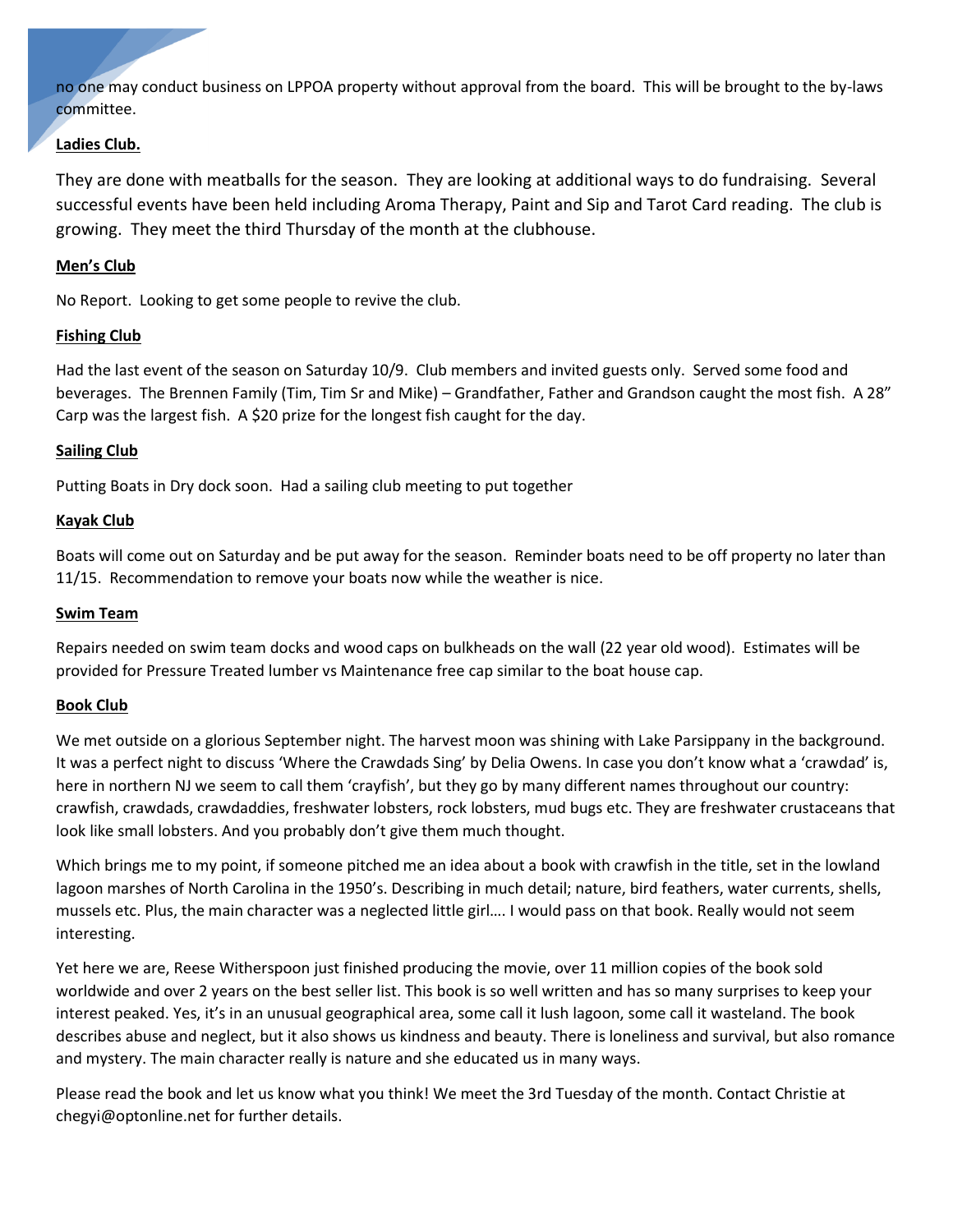## Future Book Club Selections for 2021-Book descriptions by Goodreads

October: Searching for Sylvie Lee by Jean Kwok

A deeply moving story of family, secrets, identity, and longing, Searching for Sylvie Lee is both a gripping page-turner and a sensitive portrait of an immigrant family. It is a profound exploration of the many ways culture and language can divide us and the impossibility of ever truly knowing someone—especially those we love.

November: The Grace Year by Kim Liggett

With sharp prose and gritty realism, The Grace Year examines the complex and sometimes twisted relationships between girls, the women they eventually become, and the difficult decisions they make in-between.

December: The Christmas Cookie Club by Ann Pearlman

The Christmas Cookie Club is about the paths Marnie and her friends have traveled, the absolute joy they take in life and love despite the decisions they've regretted, the hard choices and amends they've had to make, and the sacrifices along the way. Ultimately, The Christmas Cookie Club is every woman's story. As you read about Marnie and her friends, their struggles and triumphs, what makes them laugh and what has made them cry, you'll see yourself and some of the ingredients of your own story. Celebrating courage and joy in spite of hard times and honoring the importance of women's friendships as well as the embracing bonds of community.

#### **Hub Lakes**

From Bill S, congrats to the mens fast pitch softball defeating lake vallhallah. Table Tennis is meeting the first Wednesday of every month. Corn hole is on hold.

#### **Carom Club**

Growing. Started with six members, now nineteen members. Meeting once a week alternating every other Thursday and Friday.

#### **Model Yacht**

Last weekend had the international tournament / regatta. This was a very international event. The LPMY club is appreciative of the support that the LPPOA has shown. They are hoping we find a place in the clubhouse for the annual trophy. Donated \$150 to the LPPOA.

#### **Membership Committee**:

No Report

#### **Bylaws**

The committee has met several times over the past weeks. Because of availability conflicts the whole committee has been unable to meet and so they have met as sub-teams to develop recommended changes to the bylaws. These have been merged into a single change set which are the recommended changes for legal review. Once these have been approved by counsel the committee will then meet to fine tune and present to the board and community. In order to provide sufficient time for review and discussion with the community the committee is recommending that the board approve a motion to reschedule the bylaws approval to the December board meeting, which is the next general meeting.

#### **Welcome committee**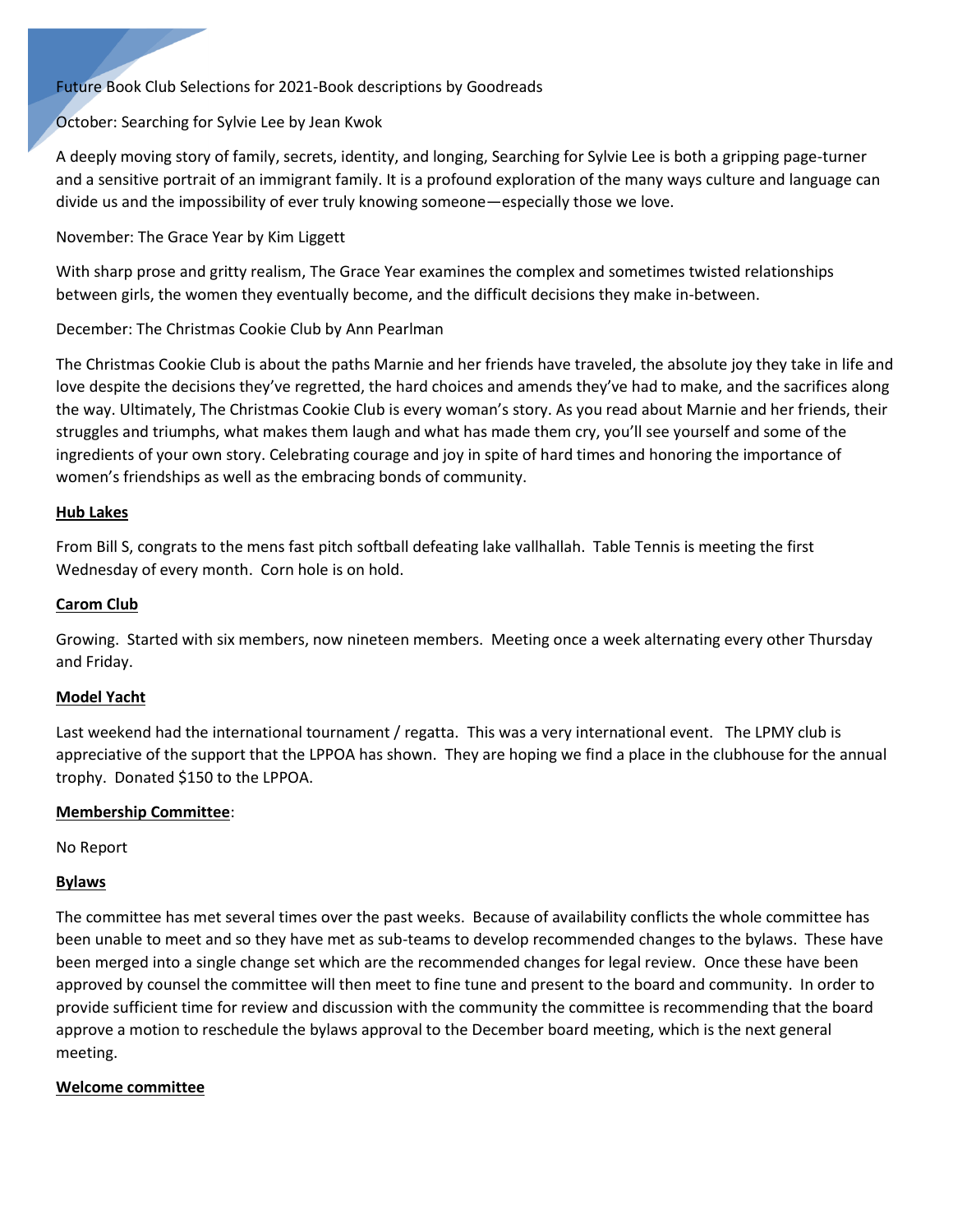We need a board member volunteer to head up this committee. The scope will be to contact new home owners to let them know about the LPPOA. To update our existing or create a new brochure to provide to the new homeowners, to register them on our website and let them know how to engage with the LPPOA.

#### **Lake Maintenance and Vitality**

Tony and Bill started lowering lake 18". The lake has two class 1 high hazard dykes and and one class 1 high hazard dam. The definition of class 1 incudes "significant property damage and protentional loss of life" to downstream property. The Dam and Dykes are inspected every two years and a complete inspection report is submitted to the town and state. Circulator maintenance to be performed.

#### **Events Committee**

Summary of Past Events:

Bollywood FItness on the Beach was hosted by community member Harini Potluri and organized by Shweta Panuganti. This class was of no cost, thank you both for donating your time and talents to the LPPOA community! The event was held on October 6 and consisted of 14 members on Hoffman Beach.

Future Events:

October:

On October 16th we will be hosting two events. During the day we will be hosting a Children's painting class at the clubhouse run by Marilyn Amiratta. In the evening we will be hosting a Garba Night on Drewes Beach where there will be food, dancing to folk drum music, and fun had by all!

Trunk or Treat is scheduled for October 30 with a rain date of 10/31 and will be hosted at Drewes Beach Parking Lot. 48 cars will be allowed in the lots and additional members will be allowed to set up their own tables if interested or needed.

November:

The walk and find will be resuming this month - be on the lookout for some Turkeys!

We will be hosting a Diwali Festival on Sunday November 14th and 20th at the clubhouse. The event will be hosted from 4-9 PM. Please be on the lookout for a flyer to follow with more details and information about signing up for the Diwali Festival!

The clubhouse will be decorated for the holiday season on 11/27. Details are being finalized for this event and will be released at that time.

## December:

On December 4th we will host a Breakfast with Santa. This event will most likely be held at Hoffman Beach. There will be a grab and go bagel snack and goody bag for those who register in advance. Each member who registers is asked to bring an unwrapped gift to be donated to Lake Parsippany and Eastlake Schools.

We will also be hosting a BYOB Frost Fest Adult Winter Party on the evening of 12/4. This event will have a \$5 charge per household. The committee will accept donations for the food pantry.

The Events Committee is always looking for new members or volunteers! If you are interested in joining the next meeting please reach out to [lppoa.events.committee@gmail.com](mailto:lppoa.events.committee@gmail.com) or contact the lake for more information! If a community member has an idea for an event going forward we would love to hear from you.

Committee Chairs: Brigid Crimmins and Katie Vesper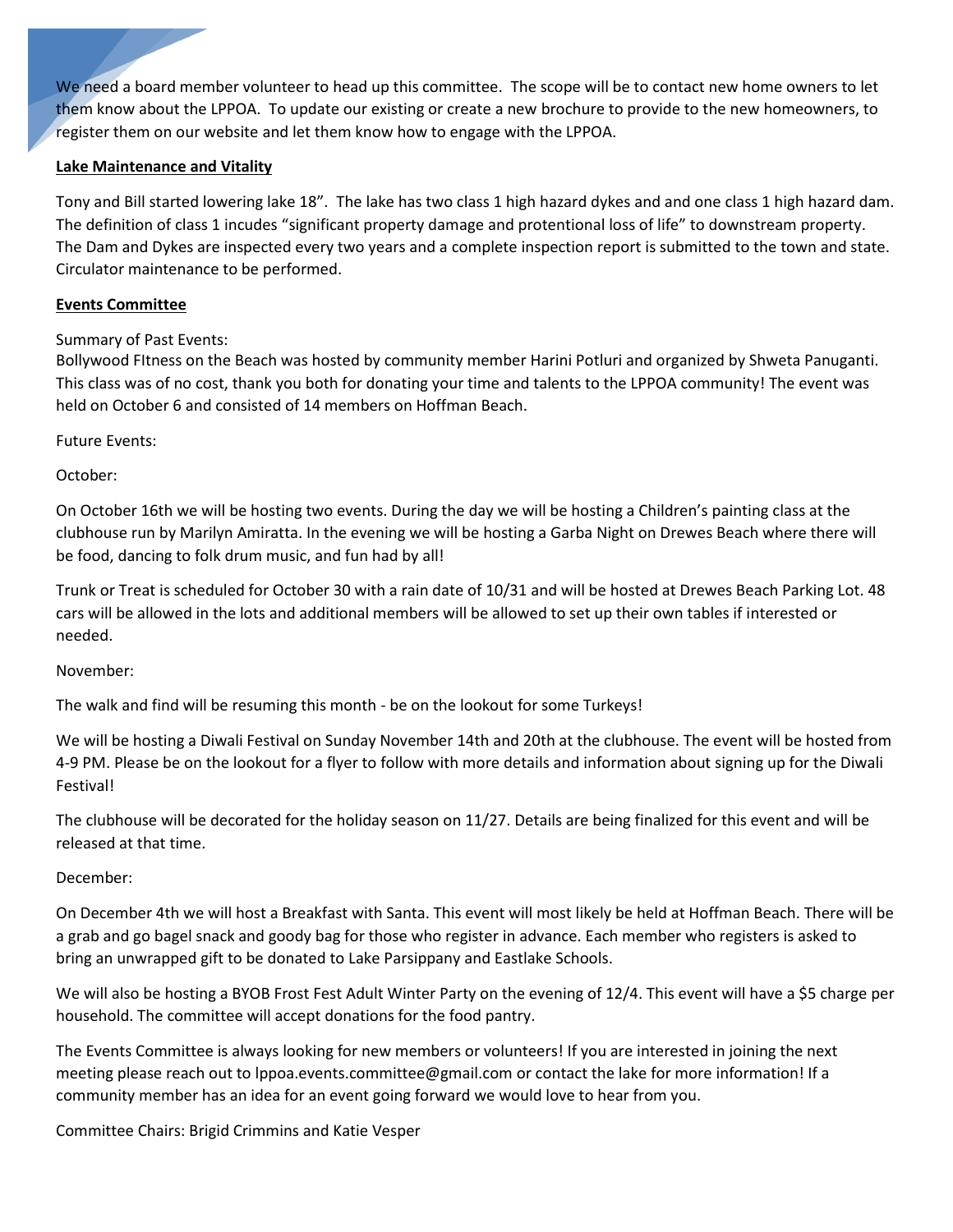Committee Members: Marilyn Ammirata, Pulkit Desai, Sangeeta Desai, Jennifer DeStefano, Chrystal Immediato, Darshana Kalavadia, Don Phelps, Deepa Tailor, Bonnie Starr

Note that any events at the beaches after the water is turned off means the restrooms are not available for that event.

#### **Grants Committee**

No results so far. Bill provided some information. Danny Desai had meeting with Jay Webber who took our information to put us in touch with a few people who might help find us grants. The discussion has been around "We are taking care of the state water".

## **Collections Committee**

Need a chair for this committee. Mary Free as a new board member has some background in this field.

## **Youth committee:**

No Report

## **Strategic Planning**

No Report – meeting is due on this.

## **Budget Committee**:

Patty Ellis as incoming treasurer will be heading up this effort. Executive Committee will meet to plan the process. Members of the community are being asked to participate in the budgeting process.

## **Hardship Committee**

By next board meeting looking to have a working model of how this committee will function, keeping community and individual information private. Cannot use LPPOA money for this. Dan had done previous work on this committee with Mary, he will participate and share his information. The questions include how to collect funds, legality of collecting funds, rules around distribution of funds and doing so in a manner that preserves the privacy of the recipients. How do we ensure it is done fairly?

## **Communications Committee**

General Update:

- For the month of October, single email was sent to the members listing all events planned for the month
- Events committee is working on preparing the statistics of all events for 2021, membership attendance for those and the amount spent for each event from the LPPOA budget, once that is ready it will be shared on the LPPOA website
- Updated information regarding all the board positions, which member won which position for what duration etc... has been published on the website

Outreach & communication to members not on social media channels:

- Corelate the list from members registered online on website and the list of total members (2200+) from sanderson data
- Prepare District wise list for member not registered online
- Distribute the list to all district reps as well as seek help from volunteers per district for outreach
- Come up with a sustainable plan for outreach to such members for a regular basis
- Compile a list do-not-call list for members who don't wish to be communicated by LPPOA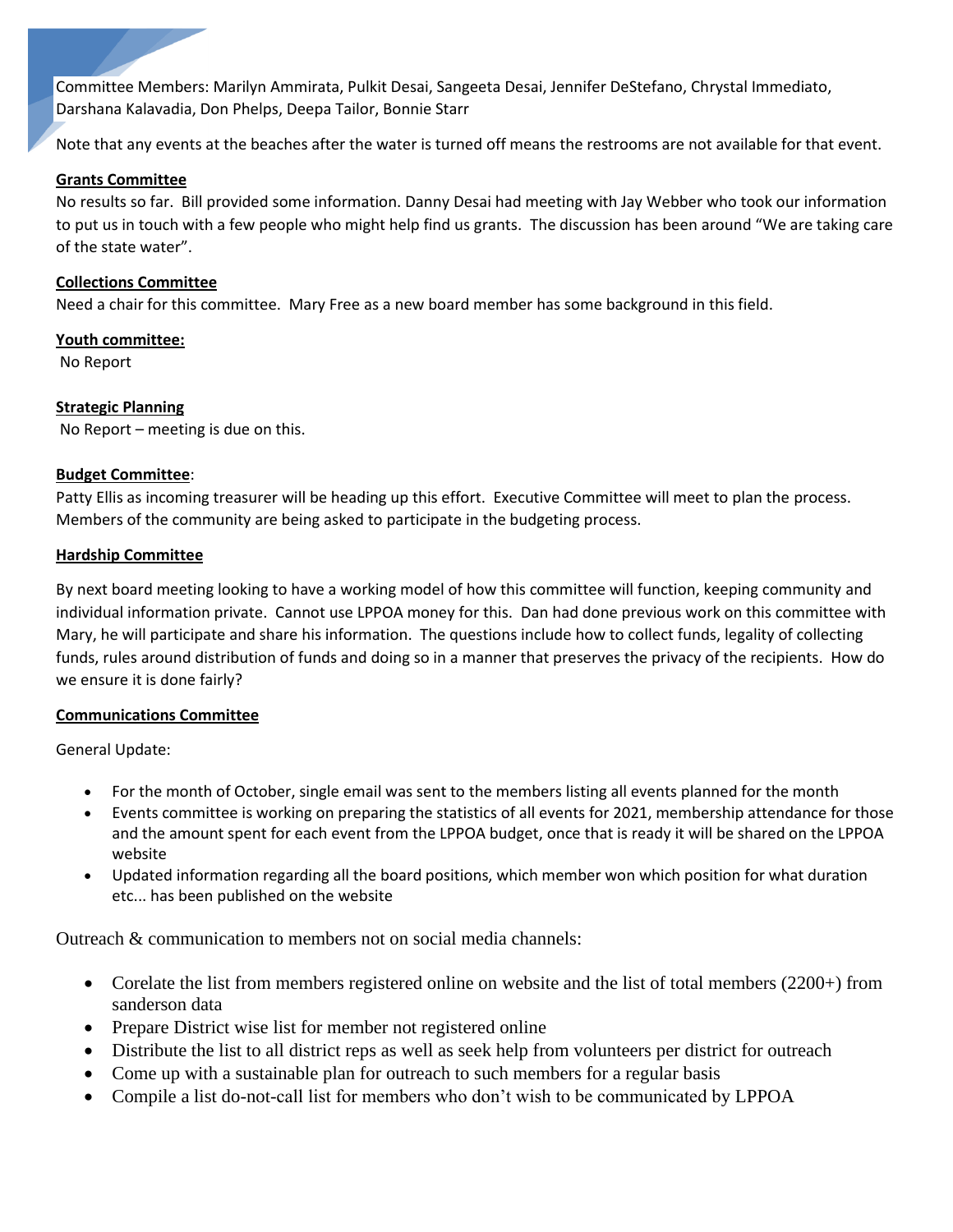# **Communication Committee Members:** Pulkit Desai, Deepa Tailor (Chair), Valay Desai, Bhupendra Parikh

#### **OLD BUSINESS Property Management**

We met last Friday with the property management company. We discussed parameters of what we are looking for from a property manager. We are expecting a draft this week of the agreement as well as recommendation for legal folk who can represent LPPOA in this contract. We will be meeting weekly, starting this Friday. Once provided the draft contract will be emailed to the board.

Saying goodbye to outgoing board members

Pulkit: Thank Danny, John, Tony. You have stuck with us through the whole year and through Thick and Thin. We appreciate that you have met your commitments and have stuck around for your other responsibilities.

Danny: What a journey we have had and Id like to thank a lot of people; it was my honor to serve as the LPPOA board VP. Our president Pulkit Desai has us in good hands. We have made tremendous progress and Id like to thank the community that has supported me for this past year. I have met and made many good friends. If I have said or done anything wrong, I am sorry. Good luck to all of you.

Tarak: Thanks all the outgoing board members. You have been excellent companions. Thanks for all of your service and we will miss you guys.

## **New Business**

## **Seating the new board members**

Each incoming board member was asked to affirm the following:

- **You have read the bylaws**
- **You will act in good faith of the LPPOA and all its members**
- **You understand your fiduciary duties of being on the board**

**The LPPOA board of directors hereby certifies the 2021 election.** 

**Nirav Patel to serve as Vice President term ending October 2023 Patty Ellis to serve as Treasurer term ending October 2023 Dan Nazzaro to serve as Recording Secretary term ending 2023 Marilyn Ammirata to serve as District 1 representative term ending 2022 Manisha Mansuria to serve as District 1 representative term ending 2024 Jagdish Prajapati to serve as District 2 representative term ending 2022 Barbara Perentin to serve as District 2 representative term ending 2023 Darshana Kalavadia to serve as District 2 representative term ending 2024 Raul Carandang to serve as District 3 representative term ending 2024 Don Phelps to serve as District 3 representative term ending 2023 Tony Suprum has declined his election to serve as District 3 representative term ending 2022 Harsimran Kaur to serve as District 4 representative term ending 2022 Mary Free to serve as District 4 representative term ending 2024**

| <b>Directors</b>            | Term Ends | Affirm |
|-----------------------------|-----------|--------|
| Nirav Patel, Vice President | 2023      |        |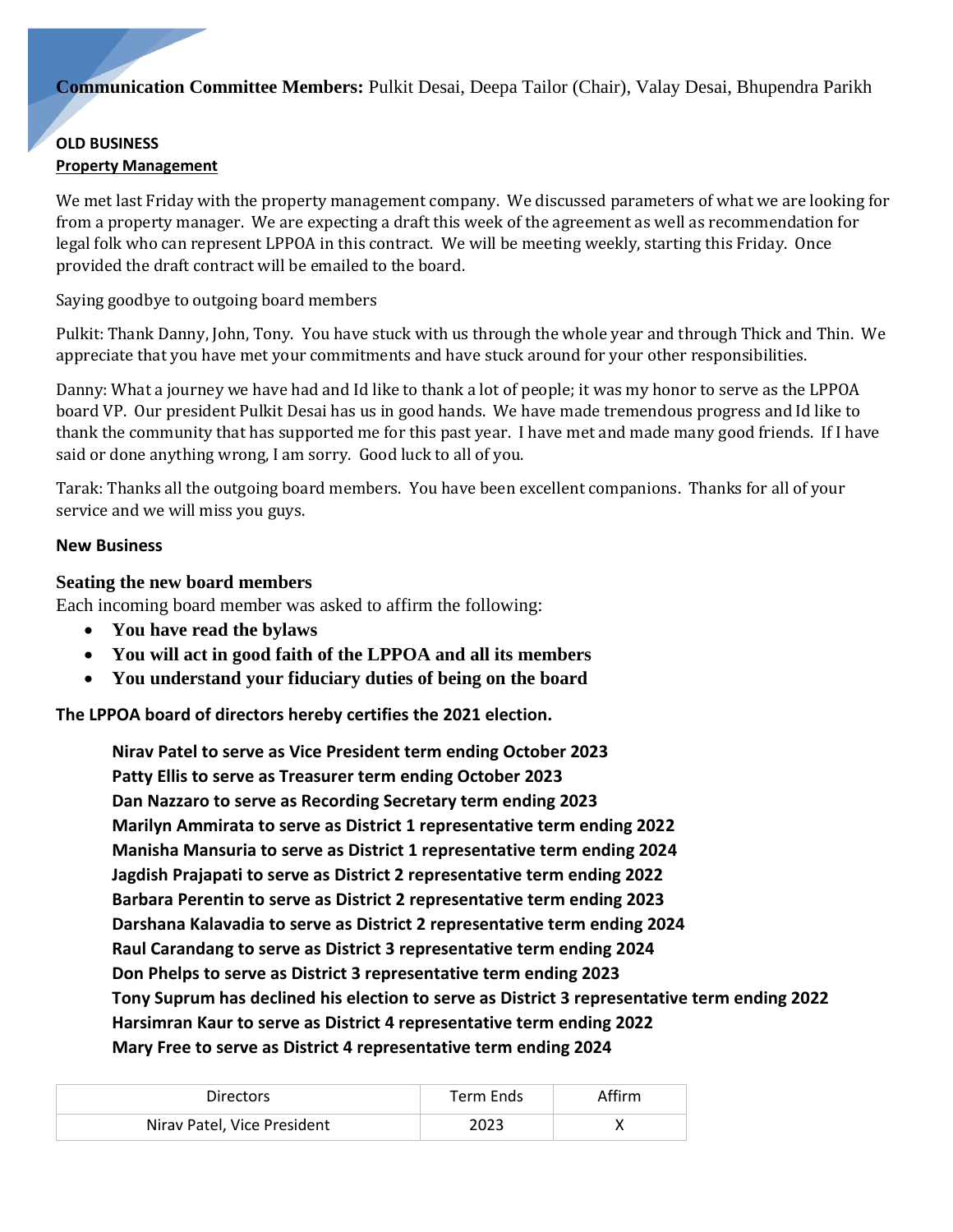| Patty Ellis, Treasurer           | 2023 | x |
|----------------------------------|------|---|
| Dan Nazzaro, Recording Secretary | 2023 | x |
| Manisha Mansuria, D1             | 2024 | x |
| Marilyn Ammirata, D1             | 2022 | x |
| Darshana Kalavadia, D2           | 2024 | X |
| Barbara Perentin, D2             | 2023 | x |
| Jagdish Prajapati, D2            | 2022 | X |
| Raul Carandang, D3               | 2024 | x |
| Don Phelps, D3                   | 2023 | x |
| Mary Free, D4                    | 2024 | x |
| Harsimran Kaur, D4               | 2022 | x |

Regarding the By-Laws. Pulkit Motions to move the scheduled vote of the by-laws changes to the December general meeting. We want to give the membership and incoming board members sufficient time and opportunity to review the recommended changes the bylaws. Additionally, this will provide time for the recommended changes to be reviewed by legal counsel. Seconded by Patty Ellis.

## Discussion:

Many board members are in favor as it provides time to appropriately review changes and understand them. Confirming we will be using a different attorney than our Lake Association attorney and a different attorney from the contract attorney used to negotiate with the Property Management company. Noting that when we secure a new attorney they will be paid hourly and expect the fee upfront. We are looking at this as a one time cost of approximately \$300.

| <b>Directors</b>                 | Vote |
|----------------------------------|------|
| Pulkit Desai, President          | Υ    |
| Nirav Patel, Vice President      | Υ    |
| Patty Ellis, Treasurer           | Υ    |
| Tarak Bhatt, Financial Secretary | Υ    |
| Dan Nazzaro, Recording Secretary | Υ    |
| Rinam Shah, D1                   | Y    |
| Marilyn Ammirata, D1             | Υ    |
| Manisha Mansuria, D1             | Υ    |
| Barbara Perentin, D2             | Υ    |
| Jagdish Prajapati, D2            | Υ    |
| Darshana Kalavadia, D2           | Υ    |
| Don Phelps, D3                   | Υ    |
| Raul Carandang, D3               | Y    |
| Harsimran Kaur, D4               | Y    |
| Deepa Tailor, D4                 | Υ    |
| Mary Free, D4                    | Υ    |

Unanimous

Motion: Pulkit: Motion to appoint Matthew Kilic to Vacancy for district 3. Seconded by Darshana.

Tony has declined his elected position. As a vacant position we (the board) can appoint to fill the vacancy. If the highest voted person were disqualified then it would go to the next in line of votes. We are choosing Matthew Kilic because he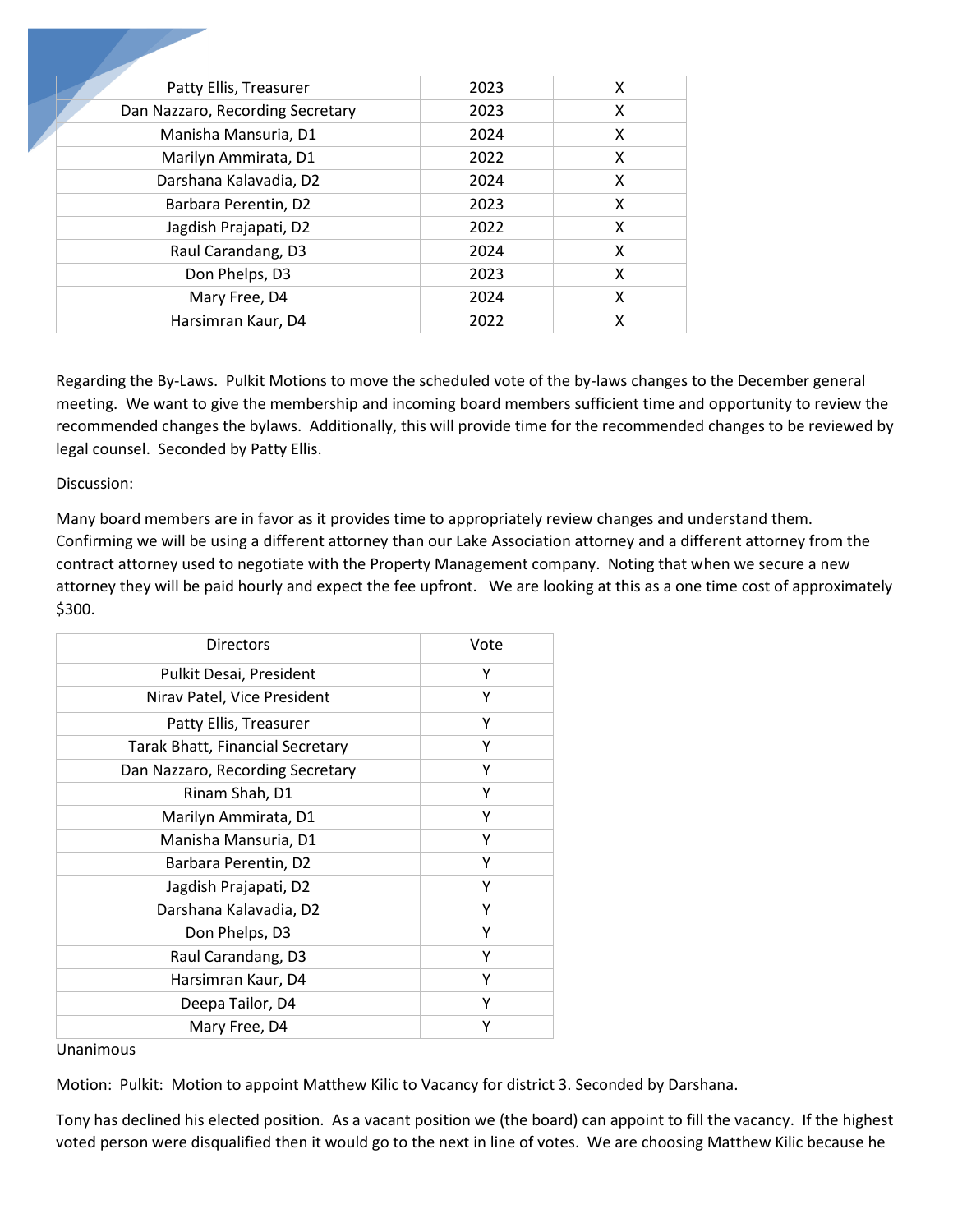stood for election and received the next highest number of votes. As an appointed person he will be up for election at the next election cycle.

| <b>Directors</b>                        | Vote |
|-----------------------------------------|------|
| Pulkit Desai, President                 | Y    |
| Nirav Patel, Vice President             | Y    |
| Patty Ellis, Treasurer                  | Υ    |
| <b>Tarak Bhatt, Financial Secretary</b> | Υ    |
| Dan Nazzaro, Recording Secretary        | Y    |
| Rinam Shah, D1                          | Υ    |
| Marilyn Ammirata, D1                    | Y    |
| Manisha Mansuria, D1                    | Y    |
| Barbara Perentin, D2                    | Υ    |
| Jagdish Prajapati, D2                   | Υ    |
| Darshana Kalavadia, D2                  | Y    |
| Don Phelps, D3                          | Y    |
| Raul Carandang, D3                      | Y    |
| Harsimran Kaur, D4                      | Υ    |
| Deepa Tailor, D4                        | Y    |
| Mary Free, D4                           | Υ    |

Unanimous.

Seating Matthew Kilic for district 3 Rep term ending 2022.

Do you affirm the following:

- **You have read the bylaws**
- **You will act in good faith for the LPPOA and all its members**
- **You understand you fiduciary duties of being on the board**

Matthew does so affirm.

# **Our board of directors now stands as follows:**

| <b>Directors</b>    | Role                       | <b>Term Ends</b> |
|---------------------|----------------------------|------------------|
| <b>Pulkit Desai</b> | President                  | 2022             |
| Niray Patel         | Vice President             | 2023             |
| Patty Ellis         | Treasurer                  | 2023             |
| Dan Nazzaro         | <b>Recording Secretary</b> | 2023             |
| Tarak Bhatt         | <b>Financial Secretary</b> | 2022             |
| Manisha Mansuria    | District 1 Rep             | 2024             |
| Rinam Shah          | District 1 Rep             | 2023             |
| Marilyn Ammirata    | District 1 Rep             | 2022             |
| Darshana Kalavadia  | District 2 Rep             | 2024             |
| Barbara Perentin    | District 2 Rep             | 2023             |
| Jagdish Prajapati   | District 2 Rep             | 2022             |
| Raul Carandang      | District 3 Rep             | 2024             |
| Don Phelps          | District 3 Rep             | 2023             |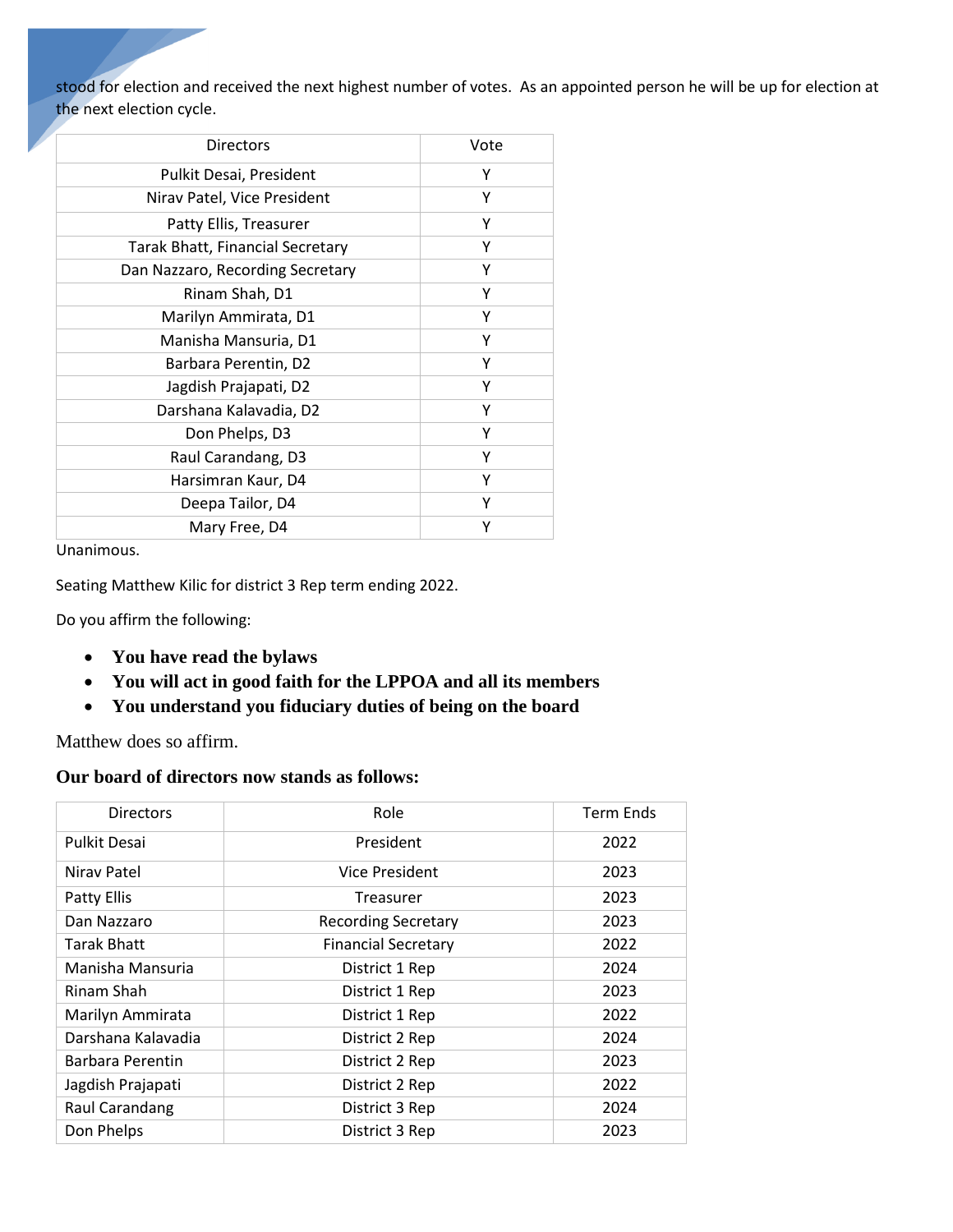| <b>Matthew Kilic</b> | District 3 Rep | 2022 |
|----------------------|----------------|------|
| <b>Mary Free</b>     | District 4 Rep | 2024 |
| Deepa Tailor         | District 4 Rep | 2023 |
| Harsimran Kaur       | District 4 Rep | 2022 |

Membership Q&A:

First and Last Name and address

Robert Mittermaier. Will the new attorney require a board vote to hire?

Pulkit: No. We need an attorney right away and we do not have anyone in the queue right now. To wait to November might not be fruitful as we need this attorney to start working right away. In the future when we find an attorney that we will keep for a long time that attorney will be decided upon by the board.

Right now this attorney will be a by-laws attorney. We additionally need an attorney (or attorneys) to review the summary complaint or incorporation documentation, etc. We need an attorney that will represent and understand the DCA, Common Interest Communities. We will need another, different attorney to be a Property Management contract attorney. This will be an independent voice that will not be tainted by the past history and be independent. An attorney will be needed to review our budget information as well. We will keep our existing attorney (Eileen Born) on for any work that she has already been involved in.

If we go with the property management company, they will also provide attorneys to advise. They have a pool of attorneys that could be available to us for different specialty needs. The Legal landscape and framework under which we first started with Eileen has changed. Case Law and Lake Association law are now under DCA authority and not just Lake Association history. Things will be changing moving forward.

Kamal Joshi. A question for Patty, a very important question on an outstanding issue for the prior years. Your committee's review identified a dollar amount that was unaccounted for. More than \$200K. Should we look into this further?

Patty: Yes we should look into these things. The numbers were reported so people were aware. We are unable to give a reason or say what happened to those funds. These records do not exist that we can see.

Mindy Maddox: Is there is a plan to distribute the remaining membership materials?

Tarak: We do not have a specific plan to do for everyone. As people ask for the materials we are coordinating with those individuals to provide them with materials.

Mary Purycki: I Really enjoyed reading the article on the statistics of Lake Parsippany and the history of our community. The article stated that the LPPOA is an HOA. The court rulings actually listed us as a Common Interest community. A house on the road has gone on the market and the realtor has listed it as HOA Fees. What is being done to accurately reflect our community as a Common Interest community and not an HOA?

Pulkit: We are like an HOA but not technically and HOA. We are hoping that a legal counsel can give us better guidance on how to present this.